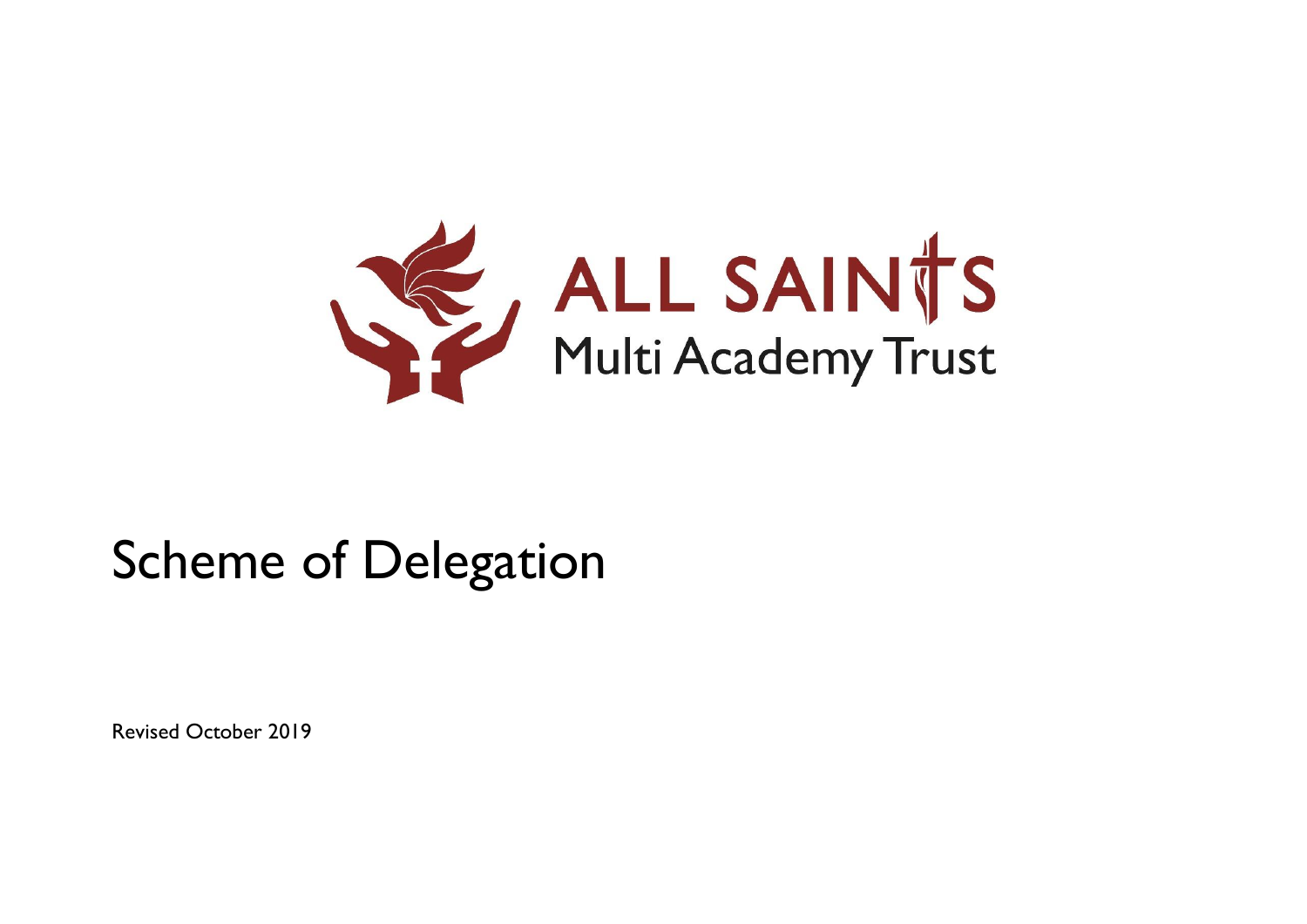## **Introduction**

As a charity and company limited by guarantee, the Trust is governed by a Board of Directors/Trustees (referred to as the Trust Board) who are responsible for, and oversee, the management and administration of the Trust and the Academies run by the Trust.

The Trustees are accountable to external government agencies including the Charity Commission and the Department for Education (including any successor bodies) for the quality of the education provided by the Trust and they are required to have systems in place through which they can assure themselves of quality, safety and good practice.

In order to discharge these responsibilities, the Trustees appoint people with appropriate skills and knowledge to serve on the Local Governing Body (LGB) which has been established to assist with the good governance of the Academy in accordance with clause 4.4 of this Scheme and Articles 100 - 104.

The purpose of the scheme of delegation is to set out clearly those decisions which are taken by the Trust Board, and those which are taken by a committee of the Trust Board, an employee of the Trust, or at LGB level.

The Trustees have overall responsibility and ultimate decision-making authority for all the work of the Trust, including the establishing and running of its Academies. This is both exercised through strategic planning and the setting of policy and is managed through business planning, monitoring of budgets, performance management, the setting of standards and the implementation of quality management processes. The Trustees have the power to direct change where required.

In making decisions, all parties must apply the seven principles of public life, as follows:

- 1. Selflessness
- 2. Integrity
- 3. Objectivity
- 4. Accountability
- 5. Openness
- 6. Honesty
- 7. Leadership

[\(https://www.gov.uk/government/publications/the-7-principles-of-public-life/the-7-principles-of](https://www.gov.uk/government/publications/the-7-principles-of-public-life/the-7-principles-of-public-life--2)[public-life--2\)](https://www.gov.uk/government/publications/the-7-principles-of-public-life/the-7-principles-of-public-life--2)

## **Key**

The following table provides an explanation of the symbols used within the decision matrix.

| <b>Symbol</b> | <b>Description</b>                                                                                                                                             |
|---------------|----------------------------------------------------------------------------------------------------------------------------------------------------------------|
|               | Indicates a decision taken at Trust Level                                                                                                                      |
|               | Indicates a decision taken at Local Level                                                                                                                      |
| Д             | Indicates advice/input by Trust or CEO in to a decision.<br>It is anticipated that this advice will be followed unless there are<br>exceptional circumstances. |
|               | Indicates advice/input locally in to a decision                                                                                                                |
| < >           | Indicates direction of advice                                                                                                                                  |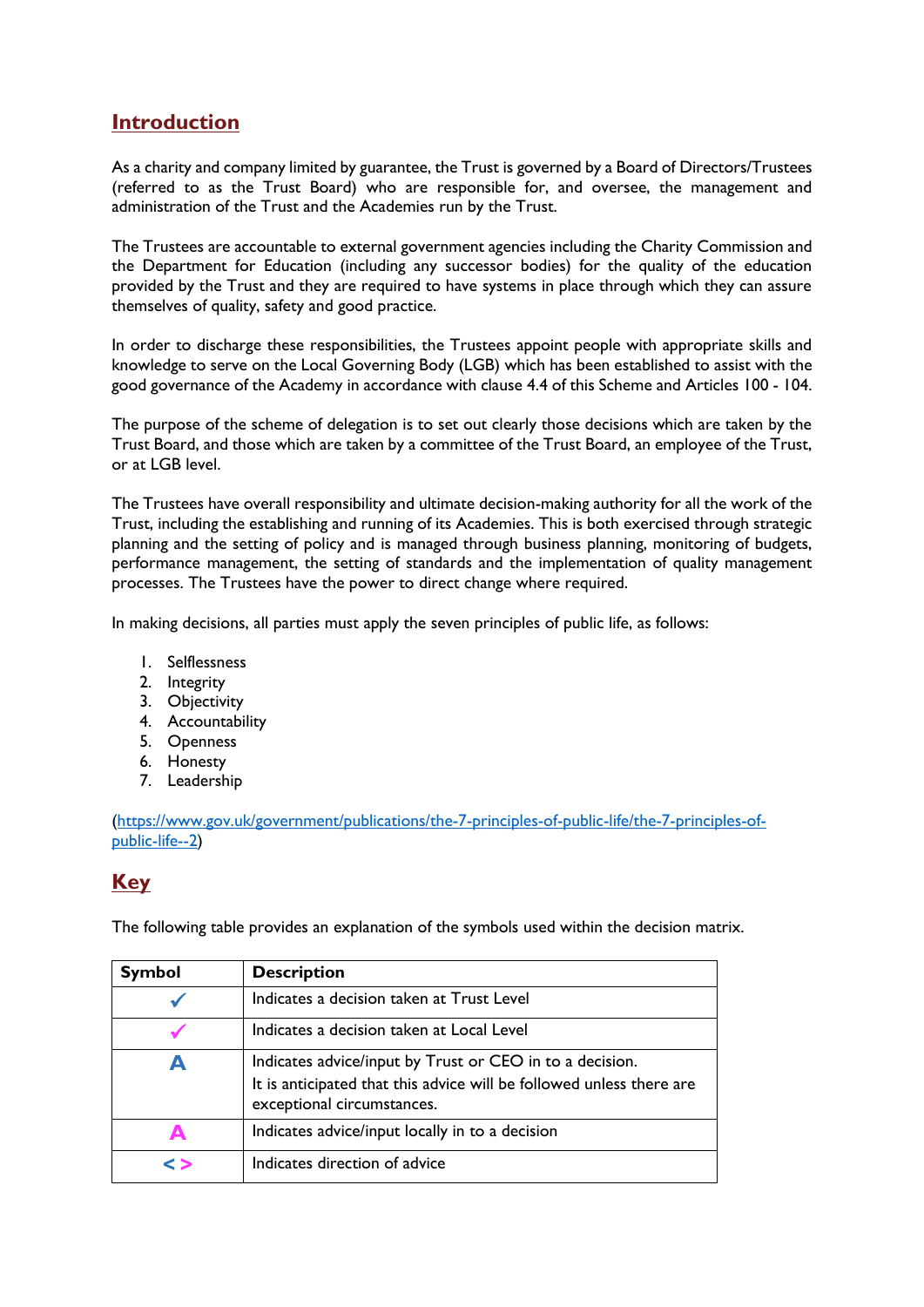|                                            |                                                                                                                                                         | <b>Delegation</b> |                              |                               |                     |                         |                     |                       |  |
|--------------------------------------------|---------------------------------------------------------------------------------------------------------------------------------------------------------|-------------------|------------------------------|-------------------------------|---------------------|-------------------------|---------------------|-----------------------|--|
| Area                                       | <b>Decision</b>                                                                                                                                         | Members           | <b>Trust</b><br><b>Board</b> | <b>TBF&amp;B</b><br>Committee | TB Pay<br>Committee | <b>CEO</b>              | <b>LGB</b>          | Academy<br>HT/<br>HoS |  |
|                                            |                                                                                                                                                         |                   | Governance framework         |                               |                     |                         |                     |                       |  |
| People                                     | <b>Members: Appoint/Remove</b>                                                                                                                          | $\checkmark$      |                              |                               |                     |                         |                     |                       |  |
|                                            | <b>Trustees: Appoint/Remove</b>                                                                                                                         | $\checkmark$      | $\checkmark$                 |                               |                     |                         |                     |                       |  |
|                                            | Role descriptions for members                                                                                                                           | $\checkmark$      |                              |                               |                     |                         |                     |                       |  |
|                                            | Role descriptions for trustees/chair/<br>specific roles/committee/council members: agree<br>(Decision of the Trust Board with advice from the CEO)      |                   | $\checkmark$                 |                               |                     | $<$ $\triangle$         |                     |                       |  |
|                                            | Local Governing Body Members: elected<br>(Decision of the Trust Board with advice from the LGB)                                                         |                   | $\checkmark$                 |                               |                     |                         | $\leq$ $\mathsf{A}$ |                       |  |
|                                            | Board committee chairs: appoint and remove<br>(Decision of the Trust Board, Finance & Business<br>Committee and Pay Committee with advice from the CEO) |                   | ✔                            | $\checkmark$                  | $\checkmark$        | $<$ $\triangle$         |                     |                       |  |
|                                            | Local Governing Body Chairs: appoint and remove<br>(Decision of the Trust Board with advice from the CEO)                                               |                   | $\checkmark$                 |                               |                     | $<$ $\triangle$         |                     |                       |  |
|                                            | Clerk to board: appoint and remove<br>(Decision of the Trust Board with advice from the CEO)                                                            |                   | $\checkmark$                 |                               |                     | $<$ $\triangle$         |                     |                       |  |
|                                            | Clerk to Local Governing Body: appoint and remove<br>(Decision of Trust Board with advice from the CEO & LGB)                                           |                   | $\checkmark$                 |                               |                     | $<\mathsf{A}\mathsf{>}$ | $<$ $\triangle$     |                       |  |
| <b>Systems</b><br>and<br><b>Structures</b> | Articles of association: review and agree<br>(Decision of the Members with advice from the Trust<br>Board & CEO)                                        | $\checkmark$      | $\leq$ $\triangle$           |                               |                     | $<$ $\triangle$         |                     |                       |  |
|                                            | Governance structure (committees) for the trust:<br>establish and review annually<br>(Decision of the Trust Board with advice from the CEO)             |                   | ✔                            |                               |                     | $\leq$ A                |                     |                       |  |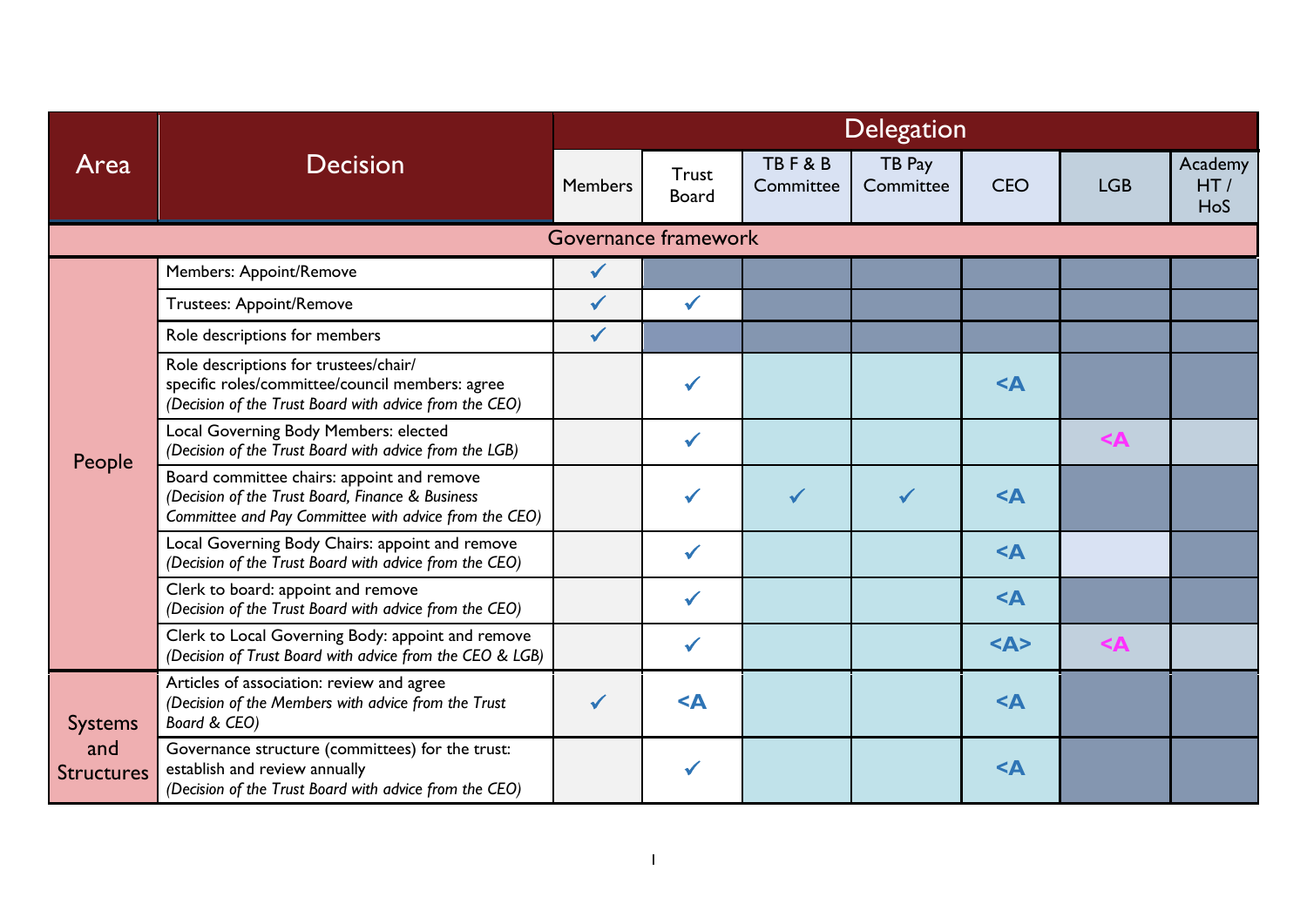|                          |                                                                                                                                                                                                                           | <b>Delegation</b> |                       |                               |                     |                         |              |                       |  |
|--------------------------|---------------------------------------------------------------------------------------------------------------------------------------------------------------------------------------------------------------------------|-------------------|-----------------------|-------------------------------|---------------------|-------------------------|--------------|-----------------------|--|
| Area                     | <b>Decision</b>                                                                                                                                                                                                           | <b>Members</b>    | <b>Trust</b><br>Board | <b>TBF&amp;B</b><br>Committee | TB Pay<br>Committee | <b>CEO</b>              | <b>LGB</b>   | Academy<br>HT/<br>HoS |  |
|                          | Terms of reference for board committees and scheme<br>of delegation for Local Governing Body: agree<br>annually<br>(Decision of the Trust Board with advice from the CEO)                                                 |                   | $\checkmark$          |                               |                     | $\leq$ A                |              |                       |  |
| <b>Systems</b>           | Skills audit: complete and recruit to fill gaps<br>(For Trust Board - decision of the Trust Board with advice<br>from the CEO. For the LGB - decision of the LGB with<br>advice from the CEO & the HT/HoS at local level) |                   |                       |                               |                     | $<\mathsf{A}\mathsf{>}$ | $\checkmark$ | $\blacktriangle$      |  |
| and<br><b>Structures</b> | Annual self review of Trust Board and committees:<br>complete annually                                                                                                                                                    |                   | $\checkmark$          |                               |                     |                         |              |                       |  |
|                          | Annual self review of Local Governing Body: complete<br>annually                                                                                                                                                          |                   |                       |                               |                     |                         | $\checkmark$ |                       |  |
|                          | Chair's performance: each Chair to carry out 360<br>review periodically with their board                                                                                                                                  |                   | $\checkmark$          |                               |                     |                         |              |                       |  |
|                          | Trustee / Local Governing Body / council member<br>contribution: review annually                                                                                                                                          |                   | $\checkmark$          |                               |                     |                         | $\checkmark$ |                       |  |
|                          | Succession: plan<br>(For Trust Board - decision of the Trust Board with advice<br>from the CEO. For the LGB - decision of the LGB with<br>advice from the CEO & HT/HoS at local level)                                    |                   |                       |                               |                     | $<\mathsf{A}\mathsf{>}$ | $\checkmark$ | $\mathbf{A}$          |  |
|                          | Annual schedule of business for Trust Board: agree<br>(Decision of the Trust Board with advice from the CEO)                                                                                                              |                   | $\checkmark$          |                               |                     | $\leq$ A                |              |                       |  |
|                          | Annual schedule of business for Local Governing<br>Body: agree<br>(Decision of the LGB with advice from the CEO & HT/HoS<br>at local level)                                                                               |                   |                       |                               |                     | A >                     | $\sqrt{}$    | $\mathbf{A}$          |  |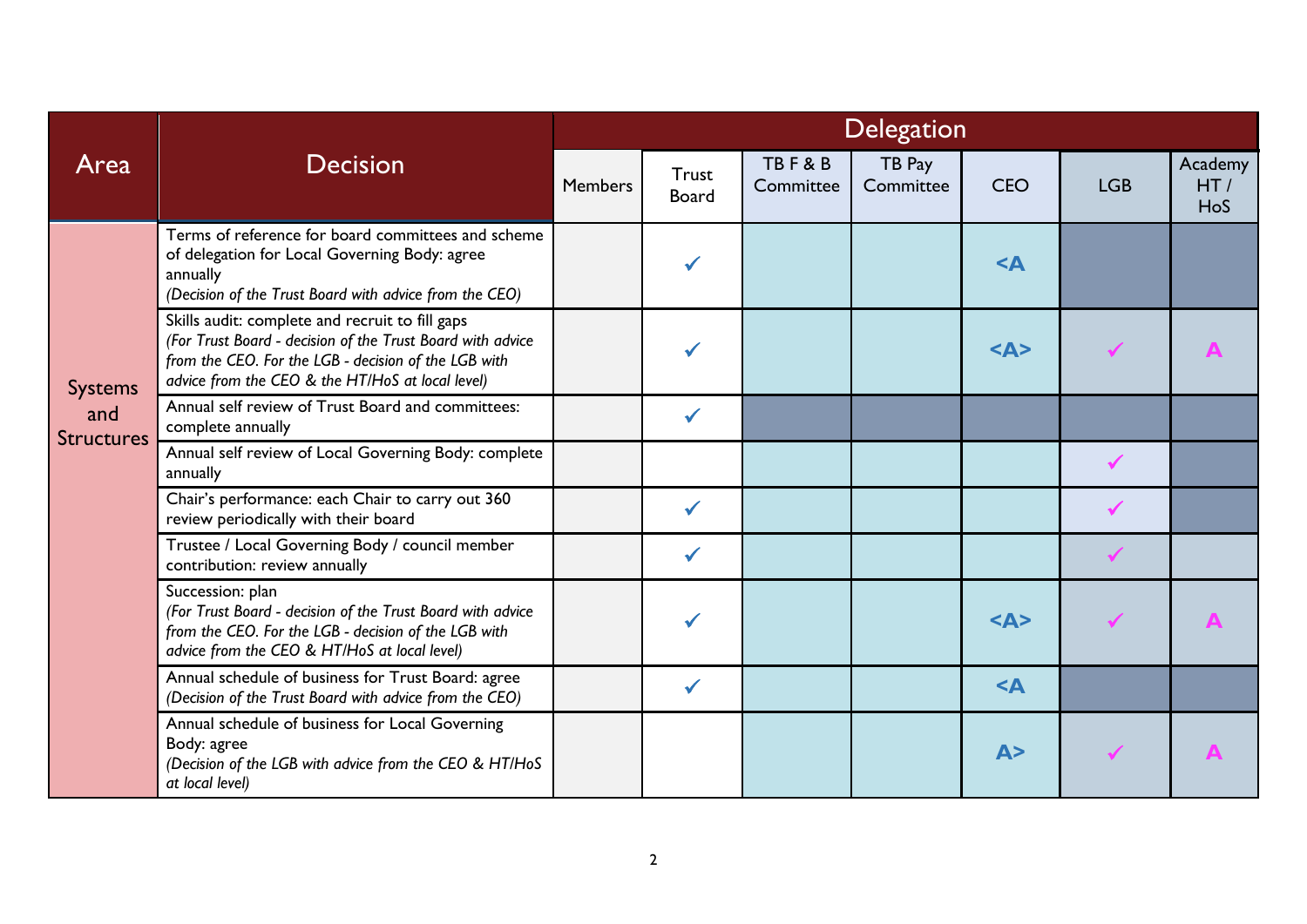|                  |                                                                                                                                                                                                                                                                                                       |                |                              |                               | <b>Delegation</b>   |                    |              |                       |
|------------------|-------------------------------------------------------------------------------------------------------------------------------------------------------------------------------------------------------------------------------------------------------------------------------------------------------|----------------|------------------------------|-------------------------------|---------------------|--------------------|--------------|-----------------------|
| Area             | <b>Decision</b>                                                                                                                                                                                                                                                                                       | <b>Members</b> | <b>Trust</b><br><b>Board</b> | <b>TBF&amp;B</b><br>Committee | TB Pay<br>Committee | <b>CEO</b>         | <b>LGB</b>   | Academy<br>HT/<br>HoS |
|                  |                                                                                                                                                                                                                                                                                                       |                | <b>Reporting</b>             |                               |                     |                    |              |                       |
|                  | Publication on trust and schools' websites of all<br>required details on governance arrangements: ensure<br>(For the Trust Board - decision of the Trust Board with<br>advice from the CEO. For the LGB, decision of the LGB<br>with advice from the HT/HoS at local level)                           |                |                              |                               |                     | $\leq$ $\triangle$ |              |                       |
|                  | Annual report on performance of the trust: submit to<br>members and publish<br>(Decision of the Trust Board with advice from the CEO)                                                                                                                                                                 |                | $\checkmark$                 |                               |                     | $\leq$ A           |              |                       |
| <b>Reporting</b> | Annual report and accounts including accounting<br>policies, signed statement on regularity, propriety and<br>compliance, incorporating governance statement<br>demonstrating value for money: submit<br>(Decision of the Trust Board with advice from the Finance<br>& Business Committee & the CEO) |                | $\checkmark$                 | $\leq$ $\triangle$            |                     | $\leq$ A           |              |                       |
|                  | Annual report work of Local Governing Body: submit<br>to trust and publish<br>(Decision of the LGB with advice from the HT/HoS at local<br>level)                                                                                                                                                     |                |                              |                               |                     |                    | $\checkmark$ |                       |
|                  |                                                                                                                                                                                                                                                                                                       |                | <b>Being Strategic</b>       |                               |                     |                    |              |                       |
| <b>Being</b>     | Approval of policies set out in Appendix One<br>(Decision of the Trust Board with advice from the CEO &<br>HT/HoS at local level)                                                                                                                                                                     |                |                              |                               |                     | $\leq$ A           |              |                       |
| <b>Strategic</b> | Approval of policies set out in Appendix Two<br>(Decision of the Trust Board with advice from the CEO &<br>HT/HoS at local level)                                                                                                                                                                     |                |                              | ✔                             |                     | $\leq$ A           |              |                       |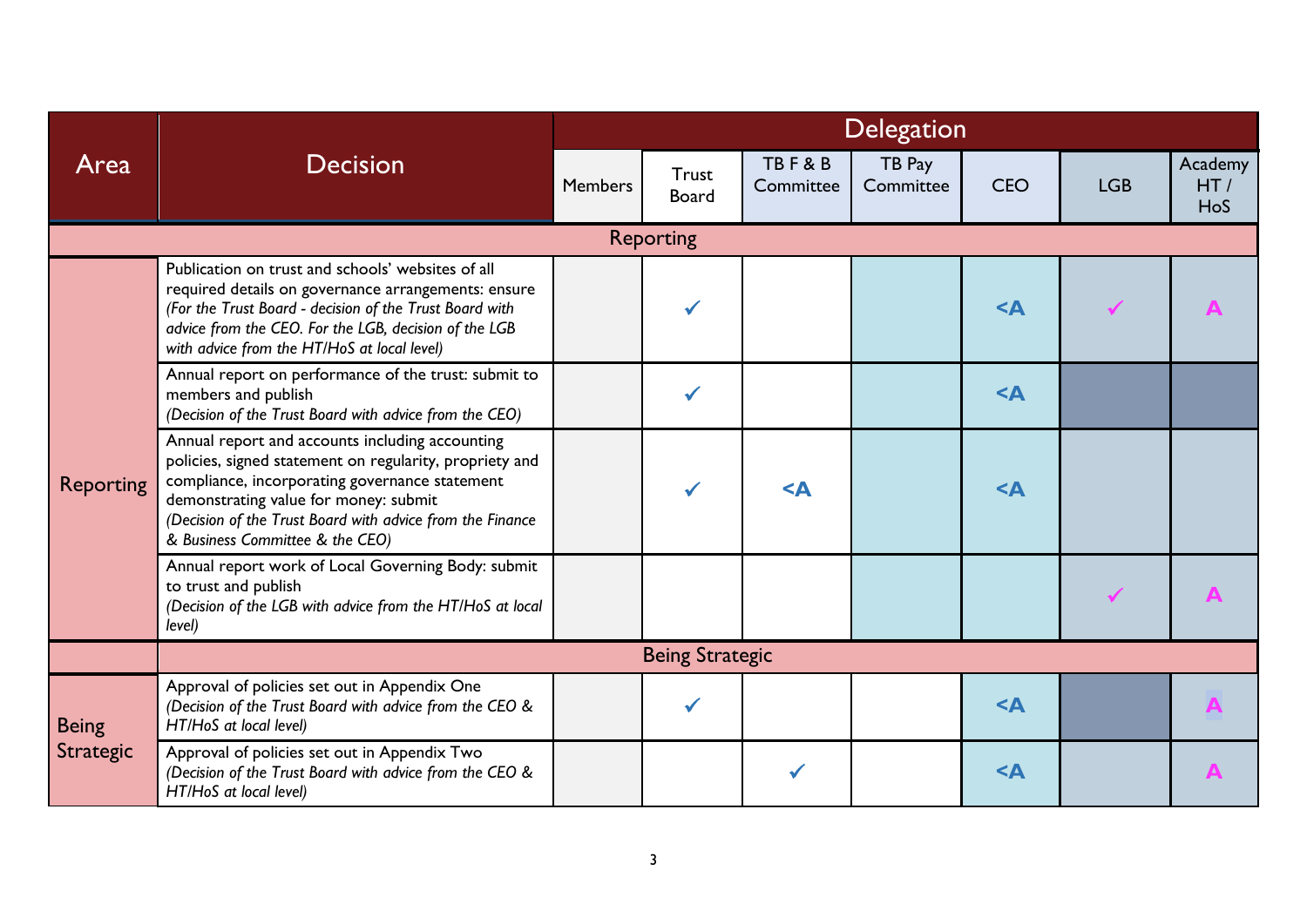|      |                                                                                                                                                                                                                                                                                                     | <b>Delegation</b> |                       |                               |                     |                 |              |                       |  |  |
|------|-----------------------------------------------------------------------------------------------------------------------------------------------------------------------------------------------------------------------------------------------------------------------------------------------------|-------------------|-----------------------|-------------------------------|---------------------|-----------------|--------------|-----------------------|--|--|
| Area | <b>Decision</b>                                                                                                                                                                                                                                                                                     | <b>Members</b>    | <b>Trust</b><br>Board | <b>TBF&amp;B</b><br>Committee | TB Pay<br>Committee | <b>CEO</b>      | <b>LGB</b>   | Academy<br>HT/<br>HoS |  |  |
|      | Approval of all other policies<br>(Decision of the LGB with advice from the CEO & HT/HoS<br>at local level)                                                                                                                                                                                         |                   |                       |                               |                     | A >             | $\checkmark$ | A                     |  |  |
|      | Central spend / top slice: agree<br>(Decision of the Trust Board with advice from the Finance<br>& Business Commitee and CEO)                                                                                                                                                                       |                   | $\checkmark$          | $\leq$ A                      |                     | $<$ $\triangle$ |              |                       |  |  |
|      | Management of risk: establish register, review and<br>monitor<br>(For the Trust Board - decision of the Trust Board with<br>advice from the Finance & Business Committee, the Pay<br>Committee & the CEO.<br>For the LGB - decision of the LGB with advice from the<br>CEO & HT/HoS at local level) |                   | $\checkmark$          | $\leq$ A                      | $\leq$ $\triangle$  | $<\Delta>$      | $\checkmark$ |                       |  |  |
|      | Engagement with stakeholders                                                                                                                                                                                                                                                                        | $\checkmark$      | $\checkmark$          | $\checkmark$                  | $\checkmark$        | $\checkmark$    |              |                       |  |  |
|      | Trust's vision and strategy, agreeing key priorities and<br>key performance indicators (KPIs) against which<br>progress towards achieving the vision can be<br>measured: determine<br>(Decision of the Trust Board with advice from the CEO)                                                        |                   | ✓                     |                               |                     | $<$ $\triangle$ |              |                       |  |  |
|      | Schools vision and strategy, agreeing key priorities and<br>key performance indicators (KPIs) against which<br>progress towards achieving the vision can be<br>measured: determine<br>(Decision of the Trust Board.<br>Decision of the HT/HoS with advice from the CEO & LGB<br>at local level)     |                   | $\checkmark$          |                               |                     | A >             | $\mathbf{A}$ |                       |  |  |
|      | Chief executive officer: appoint and dismiss                                                                                                                                                                                                                                                        |                   | $\checkmark$          |                               |                     |                 |              |                       |  |  |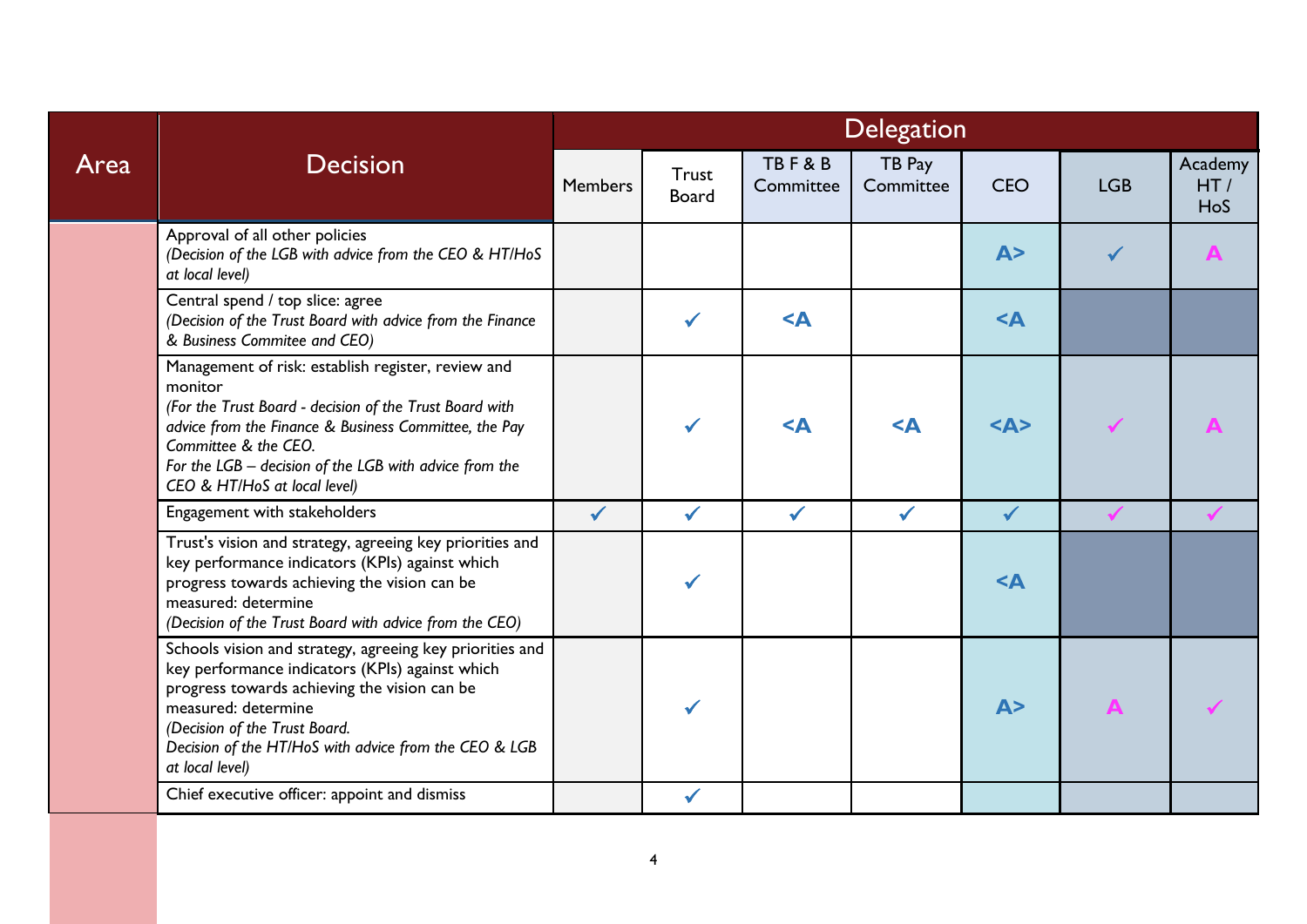|      |                                                                                                                                                                                                | <b>Delegation</b> |                                                        |                               |                     |                         |                                                              |                              |  |  |
|------|------------------------------------------------------------------------------------------------------------------------------------------------------------------------------------------------|-------------------|--------------------------------------------------------|-------------------------------|---------------------|-------------------------|--------------------------------------------------------------|------------------------------|--|--|
| Area | <b>Decision</b>                                                                                                                                                                                | <b>Members</b>    | Trust<br><b>Board</b>                                  | <b>TBF&amp;B</b><br>Committee | TB Pay<br>Committee | <b>CEO</b>              | <b>LGB</b>                                                   | Academy<br>HT/<br><b>HoS</b> |  |  |
|      | Academy Headteacher: appoint and dismiss<br>(Decision of the Trust Board with advice from the CEO &<br>LGB)                                                                                    |                   | $\checkmark$                                           |                               |                     | $<$ $\triangle$         | $\leq$ $\mathsf{A}$                                          |                              |  |  |
|      | <b>Other Appointments</b><br>(For Trust Board - decision with advice from the CEO,<br>unless agreed by Chair.<br>For LGB - decision with advice from CEO and HT/HoS<br>unless agreed by Chair) |                   | $\checkmark$<br><b>(unless)</b><br>agreed by<br>Chair) |                               |                     | $<\mathsf{A}\mathsf{>}$ | $\checkmark$<br>(unless<br>agreed b <mark>y</mark><br>Chair) | $\triangle$                  |  |  |
|      | Implementation of disciplinary policy up to, and<br>including dismissal (except for CEO and Headteacher)<br>(Decision of the CEO with advice from the HT/HoS)                                  |                   |                                                        |                               |                     | $\checkmark$            |                                                              | $<$ $\triangle$              |  |  |
|      | Budget plan to support delivery of trust key priorities:<br>agree<br>(Decision of the Trust Board with advice from the Finance<br>& Business Committee and CEO)                                |                   | $\checkmark$                                           | $\leq$ A                      |                     | $<$ $\triangle$         |                                                              |                              |  |  |
|      | Budget plan to support delivery of school key<br>priorities: agree<br>(Decision of the CEO with advice from the LGB & HT/HoS<br>at local level)                                                |                   |                                                        |                               |                     | $\checkmark$            | $\leq$ $\mathsf{A}$                                          |                              |  |  |
|      | Trust's staffing structure: agree<br>(Decision of the Trust Board with advice from the Finance<br>& Business Committee, the Pay Committee and the CEO)                                         |                   | $\checkmark$                                           | $\leq$ A                      | $\leq$ $\triangle$  | $\leq$ A                |                                                              |                              |  |  |
|      | School staffing structure: agree<br>(Decision of the CEO with advice from the LGB and<br>HT/HoS at local level)                                                                                |                   |                                                        |                               |                     | $\checkmark$            | $\leq$ $\mathsf{A}$                                          |                              |  |  |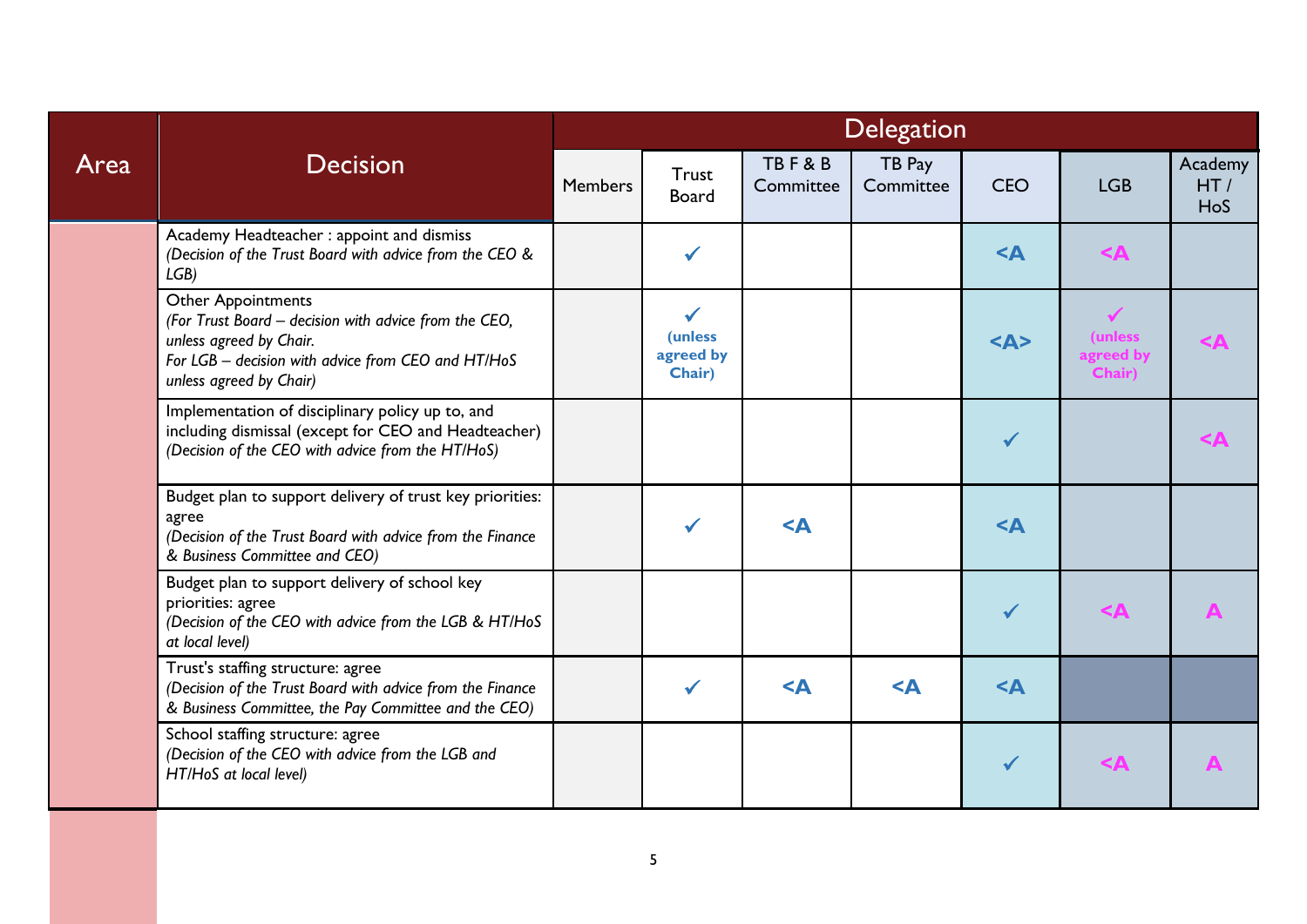|                |                                                                                                                                                                                                                                                                                                            | <b>Delegation</b> |                              |                               |                     |                 |                         |                       |  |
|----------------|------------------------------------------------------------------------------------------------------------------------------------------------------------------------------------------------------------------------------------------------------------------------------------------------------------|-------------------|------------------------------|-------------------------------|---------------------|-----------------|-------------------------|-----------------------|--|
| Area           | <b>Decision</b>                                                                                                                                                                                                                                                                                            | <b>Members</b>    | <b>Trust</b><br><b>Board</b> | <b>TBF&amp;B</b><br>Committee | TB Pay<br>Committee | <b>CEO</b>      | <b>LGB</b>              | Academy<br>HT/<br>HoS |  |
|                |                                                                                                                                                                                                                                                                                                            |                   | Holding to account           |                               |                     |                 |                         |                       |  |
| <b>Holding</b> | Auditing and reporting arrangements for matters of<br>compliance (e.g. safeguarding, H&S, employment):<br>agree<br>(Decision of Trust Board, Finance & Business Committee<br>and Pay Committee with advice from the CEO.<br>Decision of the LGB with advice form the CEO and the<br>HT/HoS at local level) |                   | $\checkmark$                 |                               |                     | $<\Delta>$      |                         |                       |  |
|                | Reporting arrangements for progress on key<br>priorities: agree<br>(Decision of the Trust Board with advice from the Finance<br>& Business Committee, the Pay Committee and the CEO.<br>Decision of the LGB with advice from the CEO and<br>HT/HoS at local level)                                         |                   |                              | $\leq$ A                      | $\leq$ $\triangle$  | $<\Delta>$      |                         |                       |  |
| to<br>account  | Performance management of the Chief Executive<br>Officer: undertake                                                                                                                                                                                                                                        |                   | $\checkmark$                 |                               |                     |                 |                         |                       |  |
|                | Performance management of academy Headteacher :<br>undertake<br>(Decision of the CEO with advice from the LGB)                                                                                                                                                                                             |                   |                              |                               |                     | $\checkmark$    | $\leq$ A                |                       |  |
|                | Performance management of the Clerk to the Trust<br>Board: undertake<br>(Decision of the Chair of the Trust Board with advice from<br>the CEO)                                                                                                                                                             |                   | $\checkmark$<br>(Chair)      |                               |                     | $<$ $\triangle$ |                         |                       |  |
|                | Performance management of the Clerk to the LGB:<br>undertake<br>(Decision of the Chair of the LGB with advice from the<br>HT/H <sub>0</sub> S)                                                                                                                                                             |                   |                              |                               |                     |                 | $\checkmark$<br>(Chair) |                       |  |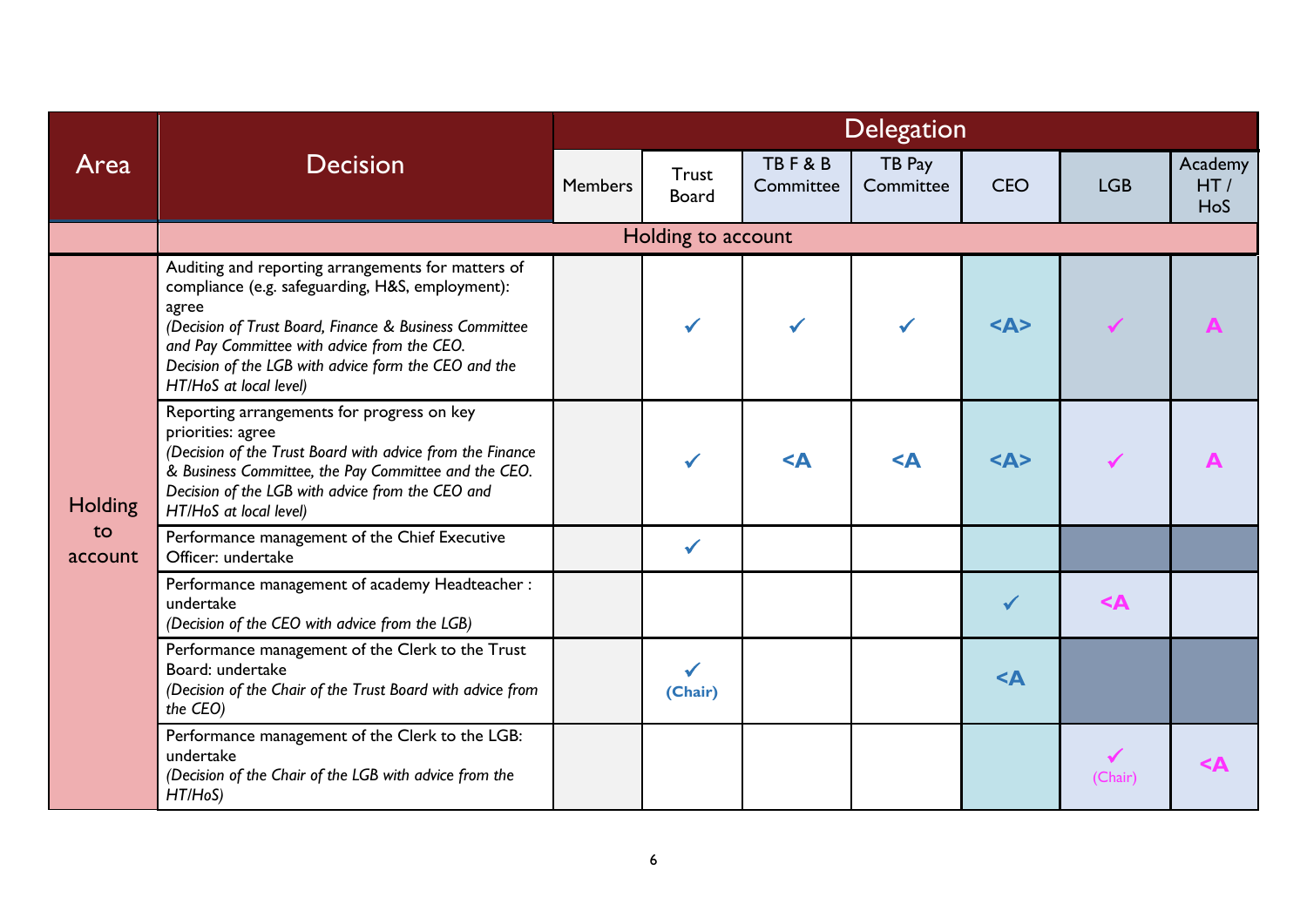|                      |                                                                                                                                                                                                                        | <b>Delegation</b> |                                   |                               |                     |                 |              |                       |  |  |
|----------------------|------------------------------------------------------------------------------------------------------------------------------------------------------------------------------------------------------------------------|-------------------|-----------------------------------|-------------------------------|---------------------|-----------------|--------------|-----------------------|--|--|
| Area                 | <b>Decision</b>                                                                                                                                                                                                        | <b>Members</b>    | <b>Trust</b><br><b>Board</b>      | <b>TBF&amp;B</b><br>Committee | TB Pay<br>Committee | <b>CEO</b>      | <b>LGB</b>   | Academy<br>HT/<br>HoS |  |  |
|                      | Trustee monitoring: agree arrangements<br>(Decision of the Trust Board with advice from the CEO)                                                                                                                       |                   | $\checkmark$                      |                               |                     | $<$ $\triangle$ |              |                       |  |  |
|                      | Local Governing Body member monitoring: agree<br>arrangements<br>(Decision of the LGB with advice from the CEO and the<br>HT/HoS at local level)                                                                       |                   |                                   |                               |                     | A >             | $\checkmark$ | $\blacktriangle$      |  |  |
|                      | Local Governing Body overall performance<br>monitoring: agree arrangements<br>(Decision of the Trust Board with advice from the CEO)                                                                                   |                   | ✔                                 |                               |                     | $<$ $\triangle$ |              |                       |  |  |
|                      |                                                                                                                                                                                                                        |                   | <b>Ensuring financial probity</b> |                               |                     |                 |              |                       |  |  |
|                      | Appoint Chief financial officer for delivery of trusts<br>detailed accounting processes<br>(Decision of the Trust Board with advice from the Finance<br>& Business Committee and the CEO)                              |                   | $\checkmark$                      | $\leq$ A                      |                     | $<$ $\triangle$ |              |                       |  |  |
| <b>Ensuring</b>      | Trust's scheme of financial delegation: establish and<br>review<br>(Decision of the Trust Board and the Finance & Business<br>Committee with advice from the CEO)                                                      |                   |                                   |                               |                     | $<$ $\triangle$ |              |                       |  |  |
| financial<br>probity | School's scheme of financial delegation: establish and<br>review<br>(Decision of the Finance & Business Committee with advice<br>from the CEO)                                                                         |                   |                                   |                               |                     | $<$ $\triangle$ |              |                       |  |  |
|                      | External auditors' report: receive and respond<br>(Decision of the Trust Board with advice from the Finance<br>& Business Committee and the CEO.<br>Decision of the LGB with advice from the HT/HoS at local<br>level) |                   | $\checkmark$                      | $\leq$ A                      |                     | $<$ $\triangle$ |              |                       |  |  |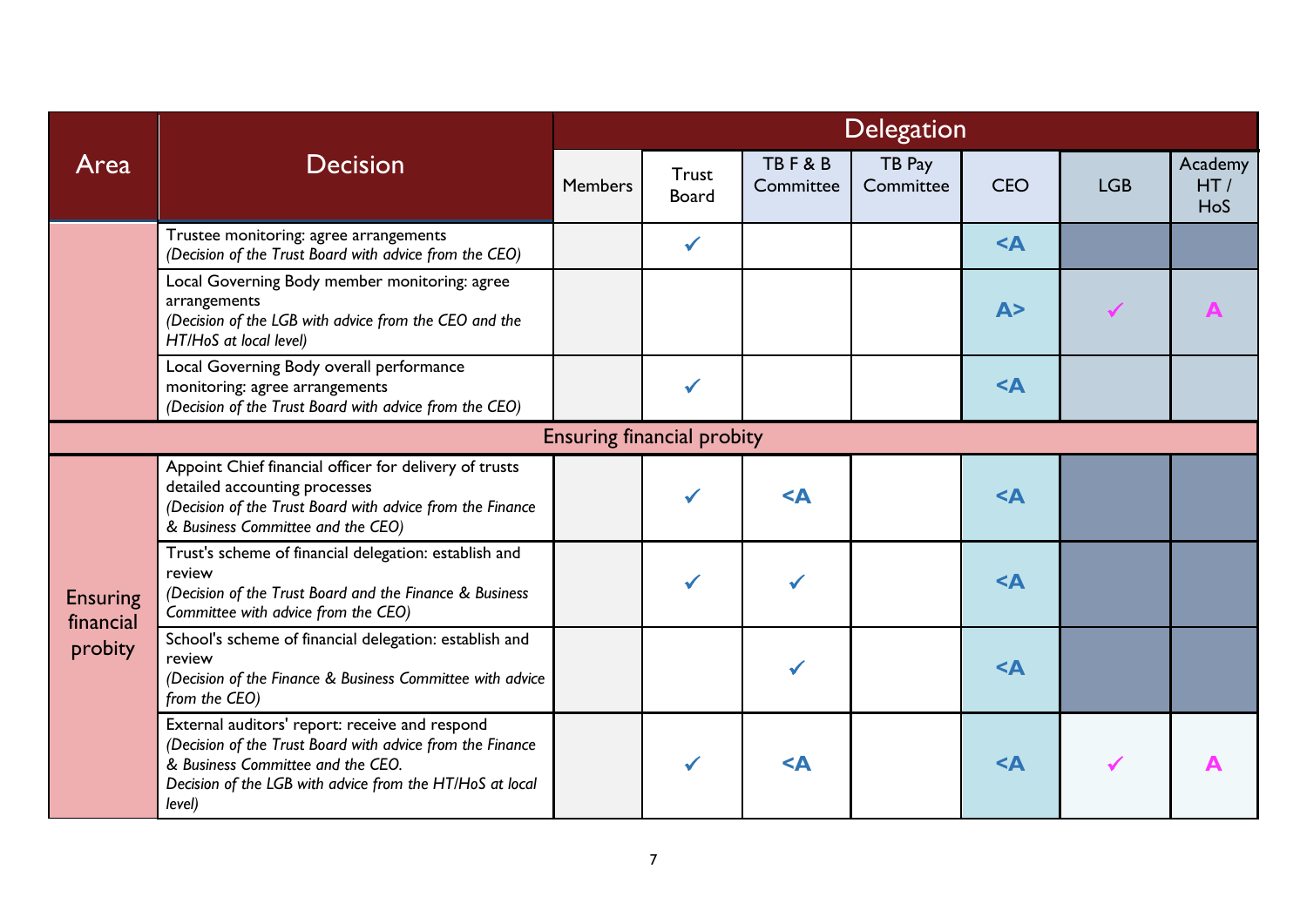|      | <b>Decision</b>                                                                                                                                                        | <b>Delegation</b> |                              |                               |                     |                 |            |                       |  |  |
|------|------------------------------------------------------------------------------------------------------------------------------------------------------------------------|-------------------|------------------------------|-------------------------------|---------------------|-----------------|------------|-----------------------|--|--|
| Area |                                                                                                                                                                        | <b>Members</b>    | <b>Trust</b><br><b>Board</b> | <b>TBF&amp;B</b><br>Committee | TB Pay<br>Committee | <b>CEO</b>      | <b>LGB</b> | Academy<br>HT/<br>HoS |  |  |
|      | CEO pay award: agree                                                                                                                                                   |                   |                              |                               | $\checkmark$        |                 |            |                       |  |  |
|      | Academy Headteacher pay award: agree<br>(Decision of the Trust Pay Committee with advice from the<br>CEO, and the LGB at local level)                                  |                   |                              |                               | $\checkmark$        | $<$ $\triangle$ | A          |                       |  |  |
|      | Other pay awards<br>(Decision of the CEO with advice from the LGB and<br>HT/HoS)                                                                                       |                   |                              |                               |                     | $\checkmark$    | $\leq$ A   | $\triangle$           |  |  |
|      | Monitoring of the application of the Trust's pay<br>progression procedure<br>(Decision of the Pay Committee with advice from the CEO)                                  |                   |                              |                               | $\checkmark$        | $<$ A           |            |                       |  |  |
|      | Benchmarking and trust wide value for money: ensure<br>robustness<br>(Decision of the Finance & Business Committee with advice<br>from the CEO)                        |                   |                              |                               |                     | $<$ $\triangle$ |            |                       |  |  |
|      | Benchmarking and academy value for money: ensure<br>robustness<br>(Decision of the Finance & Business Committee with advice<br>from the CEO and HT/HoS at local level) |                   |                              |                               |                     | $<$ $\triangle$ |            |                       |  |  |
|      | Develop trust wide procurement strategies and<br>efficiency savings programme                                                                                          |                   |                              |                               |                     | $\checkmark$    |            |                       |  |  |
|      | Review and approve trust wide procurement<br>strategies and efficiency savings programme                                                                               |                   |                              | $\checkmark$                  |                     |                 |            |                       |  |  |
|      | Monitoring of financial performance compared to<br>budget<br>(Decision of the Finance & Business Committee and the<br>CEO with advice from the HT/HoS)                 |                   |                              |                               |                     |                 |            | SP                    |  |  |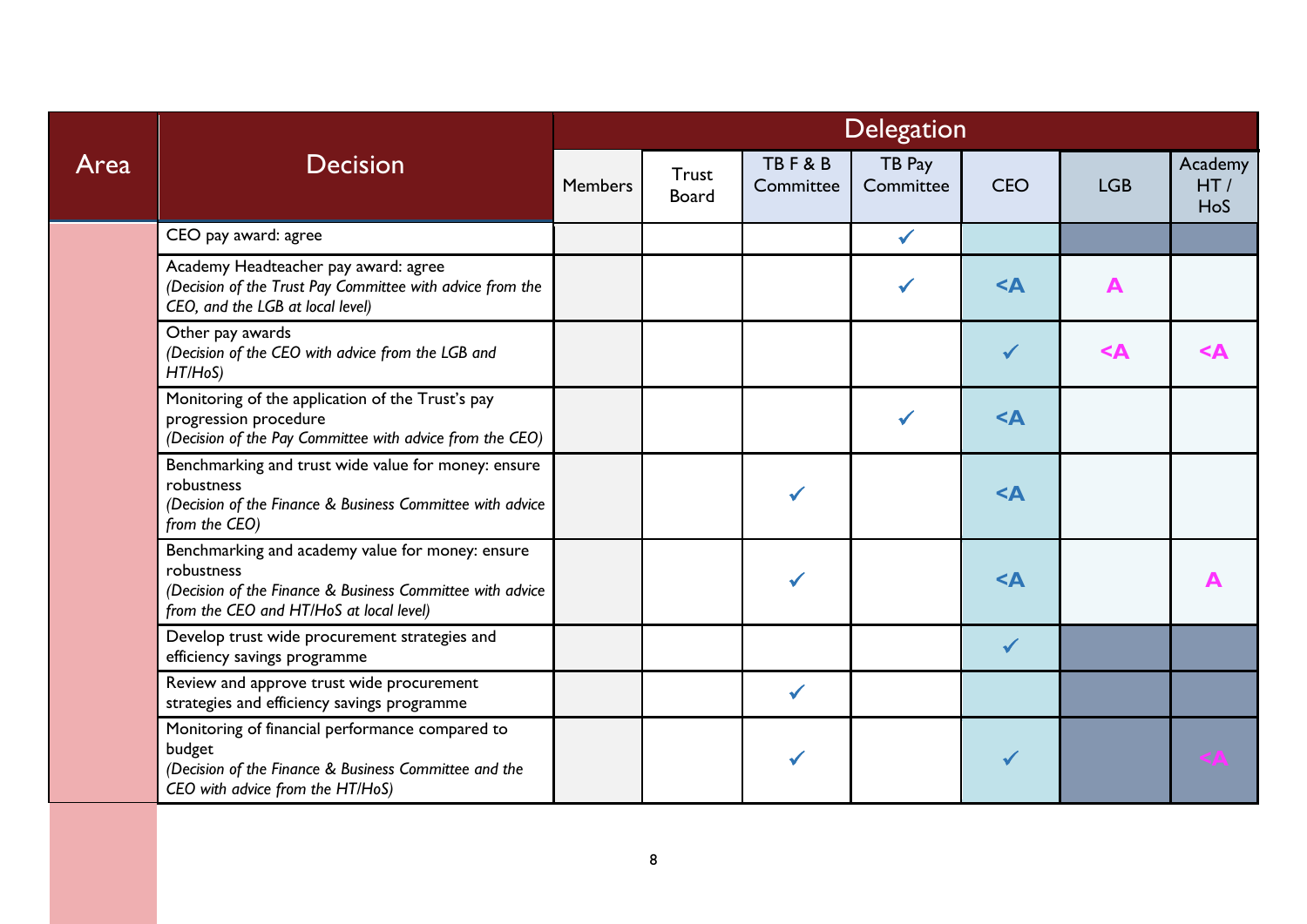# **Appendix One – Policies Subject to Trust Board Approval**

- **•** Careers Education Guidance
- Risk Management
- Exclusions Policy
- Complaints Procedure
- **•** Trustee / Governor Visits Policy
- Conflict of Interest
- Whistleblowing